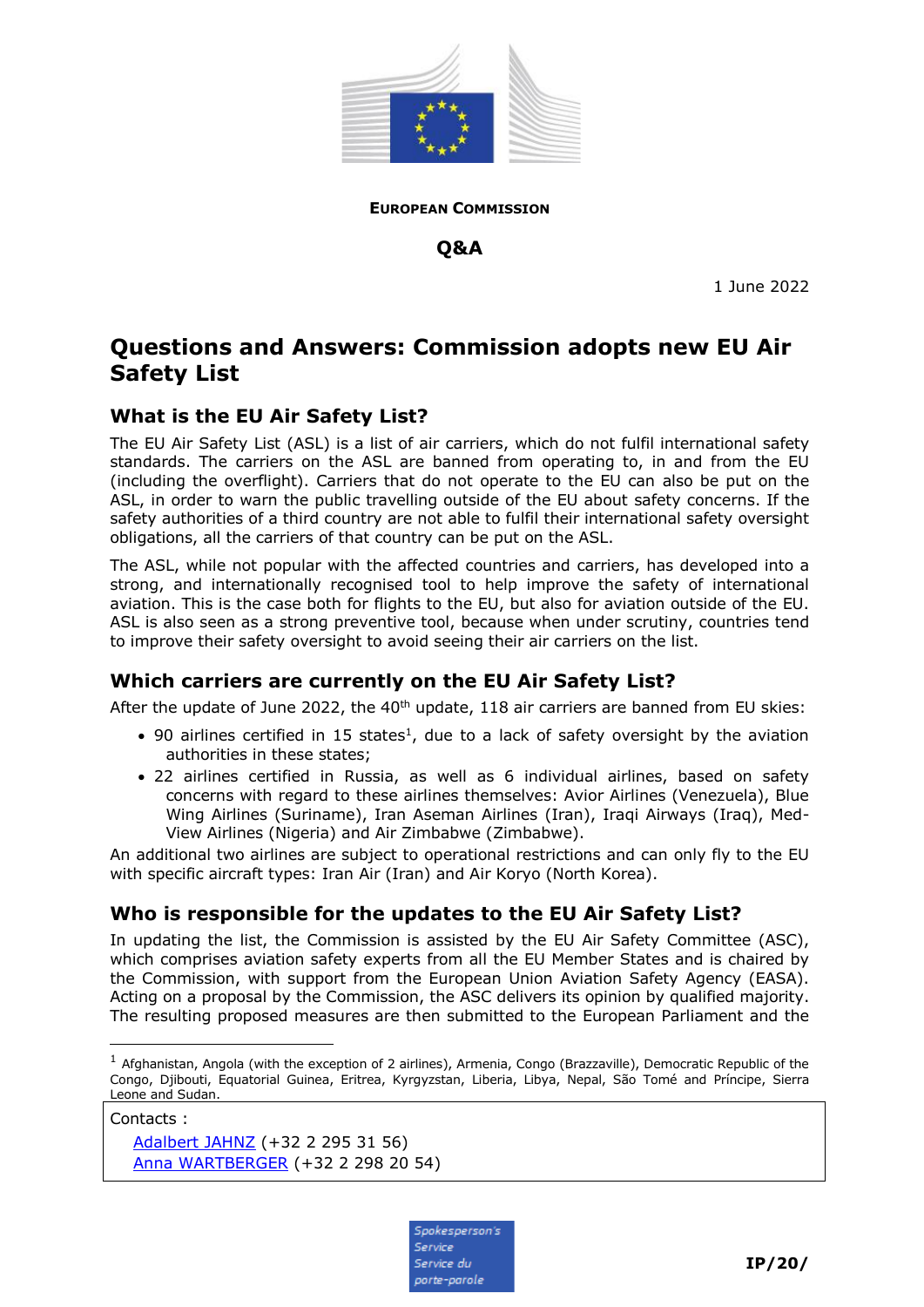EU Council before final adoption by the Commission, and subsequent publication in the Official Journal. To date, all decisions taken by the Commission to impose or to lift restrictions have been reached with unanimous support from the ASC members and by the European Parliament's Transport Committee.

## **What is the procedure for updates to the EU Air Safety List?**

All EU Member States and EASA are obliged to communicate information that may be relevant for the update of the ASL to the Commission. The European Commission and the ASC use a variety of information sources when assessing whether or not international safety standards are respected. These include sources like the International Civil Aviation Organisation (ICAO), the United States Federal Aviation Administration, EASA, SAF[A\[2\]](https://www.easa.europa.eu/domains/air-operations/ramp-inspection-programmes-safa-saca) and  $TCO[3]$  $TCO[3]$  reports, as well as information gathered by individual EU Member States and the Commission itself. It is important to note that this assessment is made against international safety standards (and not the EU safety standards, which are sometimes more stringent), and notably the standards promulgated by the ICAO.

## **To whom does it apply?**

The rules establishing the list of banned carriers apply to all air carriers, irrespective of their nationality – EU and non-EU. They apply only to commercial air transport, i.e. to the air transport of passengers and cargo for remuneration or hire. The rules do not apply to private and non-commercial flights (e.g. positioning flights for maintenance purposes).

#### **How often is the list updated and what is the timeframe for this? Is there not a risk that it will quickly become obsolete?**

The ASL may be updated whenever the Commission deems it is necessary, or upon request of an EU Member State. The ASC normally meets two or three times every year, as necessary. For emergencies, a specific procedure is in place.

## **How can an airline be cleared and taken off the list?**

If an airline considers that it should be taken off the list because it complies with the relevant safety standards, it can address a request to the Commission, either directly or through its civil aviation authority. For a ban to be lifted, sufficient evidence must be provided to the EU, to prove that the capacity of the airline and of its oversight authority to implement international safety standards is of a sufficient level. The Commission services will then assess the evidence presented by the airline and/or its oversight authority to substantiate its request. If the result of the assessment is positive, the Commission will make a proposal to the ASC.

Notwithstanding the case of individual air carriers, if the underlying reason for an air carrier being on the ASL is a poor level of compliance with ICAO standards by its safety oversight authorities, it will require the state to address the significant non-compliances before that air carrier can be removed from the list.

In practical terms, this involves the air carrier and its state providing written information, attending meetings with the Commission and EU Member States, sometimes being subject to an on-site visit led by the Commission, and taking part in hearings in front of the ASC.

#### **How is an airline added to the list?**

If the Commission or an EU Member State acquires and confirms evidence indicating serious safety deficiencies on the part of an airline or its oversight authority anywhere in the world, the list will be updated to include this airline or all the airlines of the country in question.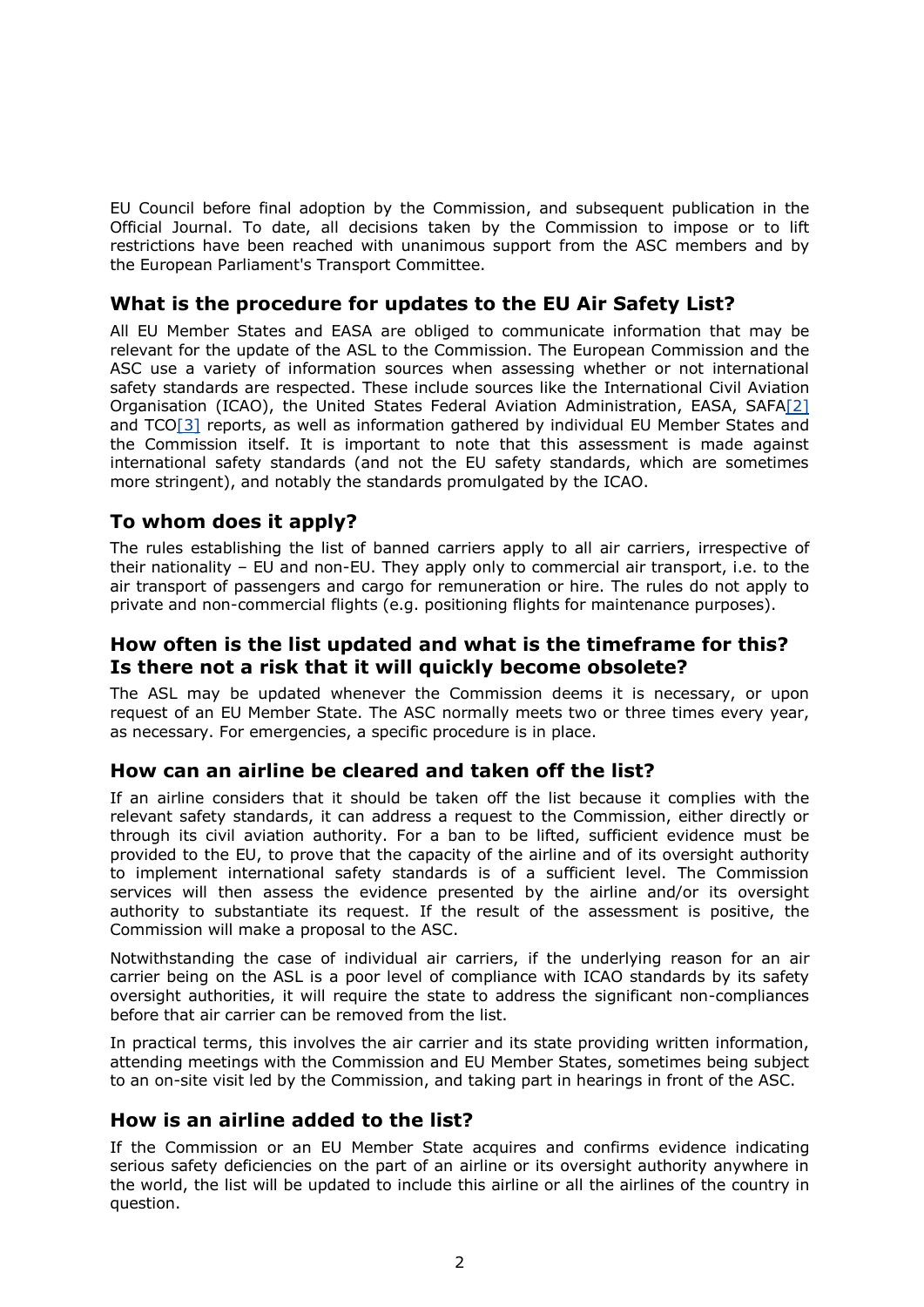#### **Does the inclusion of an airline in the EU Air Safety List always mean that it is no longer allowed to fly in Europe?**

YES. As long as the air carrier is subject to a total ban, neither its aircraft nor its personnel can operate in the European Union's airspace. The airline is included in Annex A to the regulation. Equally, as long as an air carrier is subject to a partial ban it can operate only with the aircraft stipulated in the Regulation. The airline is included in Annex B of the regulation.

Banned airlines can, however, use the aircraft and personnel of other airlines, which are not on the ASL, on the basis of contracts called 'wet-lease agreements'. In this way, passengers and cargo can still be transported on the basis of tickets sold by a banned airline, and the flight is operated by airlines that fully comply with the safety rules. Furthermore, aircraft used for government or state purposes (e.g. transport of the heads of state and/or government, humanitarian flights), do not fall under the safety requirements of ICAO. Such aircraft are considered to be operating 'state flights' and can fly into the EU even if commercial flights are banned. However, such flights do need special authorisation ('diplomatic clearance') from all the EU Member States that the state aircraft overflies, as well as from the state of destination.

In essence, banned airlines cannot enter the sovereign airspace of any EU Member State and fly over their territory while they are banned (totally or partially).

#### **Does the list prevent EU Member States from taking individual safety measures at a national level?**

NO. The general principle is that whatever measure is considered at national level must also be examined at European Union level. When an air carrier is considered unsafe and therefore banned in one EU Member State, there is an obligation to examine this measure at EU level with a view to applying it throughout the European Union. Nevertheless, even where a ban is not extended to the EU, there is scope for EU Member States to continue to act at national level in certain exceptional cases, particularly in emergencies or in response to a safety issue specifically affecting them.

## **What are airlines' 'rights of defence'?**

Airlines that have been banned, or that are being investigated in view of a potential ban, have the right to express their points of view, submit any documents that they consider appropriate for their defence, and make oral and written presentations to the ASC and the Commission. This means that they can submit comments in writing, add new items to their file, and ask to be heard by the Commission or to attend a hearing before the ASC, which then formulates its opinion based on these proceedings and the materials submitted prior to or during the hearing.

#### **Is the Commission approach a punitive one?**

The Commission's sole aim is to improve aviation safety, which is in everyone's interest, and in no way to affect a country's economic or social development. Countries affected can put in place technical assistance measures to help airlines achieve a satisfactory level of aviation safety. While in the past the focus has been to put countries and carriers on the ASL, the Commission is now also working with affected states to help them improve their safety situation so that they may be released from the ASL once the necessary safety levels have been reached.